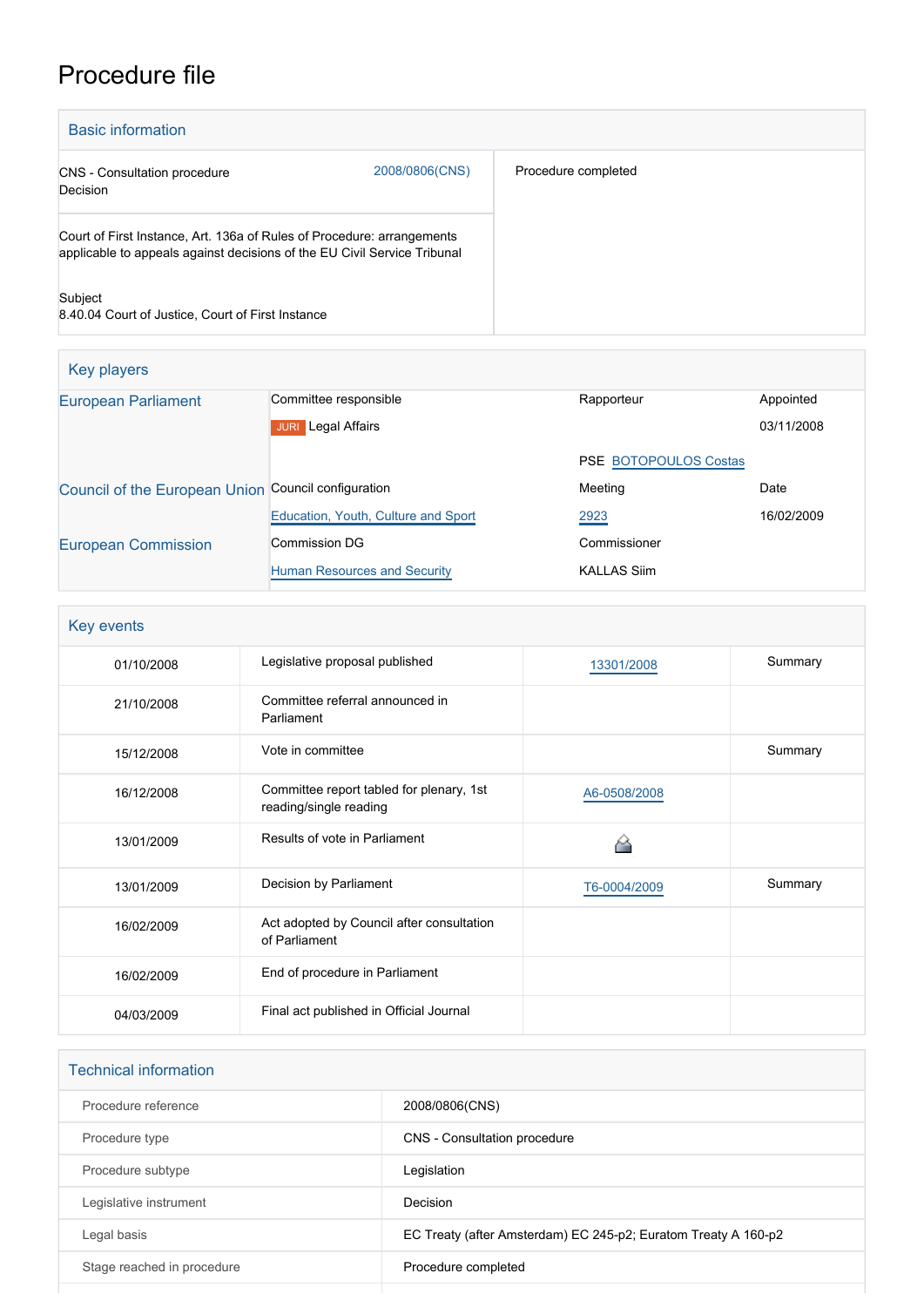Committee dossier and a state of the UURI/6/68475

| Documentation gateway                                              |               |            |     |         |  |  |
|--------------------------------------------------------------------|---------------|------------|-----|---------|--|--|
| Legislative proposal                                               | 13301/2008    | 01/10/2008 | CSL | Summary |  |  |
| Document attached to the procedure                                 | SEC(2008)2811 | 17/11/2008 | EC. |         |  |  |
| Committee draft report                                             | PE416.607     | 09/12/2008 | EP  |         |  |  |
| Committee report tabled for plenary, 1st<br>reading/single reading | A6-0508/2008  | 16/12/2008 | EP  |         |  |  |
| Text adopted by Parliament, 1st reading/single<br>reading          | T6-0004/2009  | 13/01/2009 | EP  | Summary |  |  |

#### Final act

 [Decision 2009/170](https://eur-lex.europa.eu/smartapi/cgi/sga_doc?smartapi!celexplus!prod!CELEXnumdoc&lg=EN&numdoc=32009D0170) [OJ L 060 04.03.2009, p. 0003](https://eur-lex.europa.eu/legal-content/FR/TXT/?uri=OJ:L:2009:060:TOC) Summary

## Court of First Instance, Art. 136a of Rules of Procedure: arrangements applicable to appeals against decisions of the EU Civil Service Tribunal

PURPOSE: to amend the Rules of Procedure of the Court of First Instance of the European Communities as regards the language arrangements applicable to appeals against decisions of the European Union Civil Service Tribunal.

PROPOSED ACT: Decision of the Council.

CONTENT: the purpose of the amendment is to adapt the language arrangements applicable to appeals against decisions of the European Union Civil Service Tribunal. It is stipulated that the Rules of Procedure of the Court of First Instance should specify the language of the case in an appeal against a decision of the Civil Service Tribunal, as referred to in Articles 9 and 10 of Annex I to the Protocol on the Statute of the Court of Justice.

The purpose of the proposed amendment is to adapt and clarify the provision relating to the election of the President of the Court of First Instance set out in Article 7(3) of the Rules of Procedure.

## Court of First Instance, Art. 136a of Rules of Procedure: arrangements applicable to appeals against decisions of the EU Civil Service Tribunal

The Committee on Legal Affairs adopted a report drafted by Costas BOTOPOULOS (PES, EL) and, in the framework of the consultation procedure, unanimously approved the proposal for a Council Decision amending the Rules of Procedure of the Court of First Instance of the European Communities as regards the language arrangements applicable to appeals against decisions of the European Union Civil Service Tribunal.

#### Court of First Instance, Art. 136a of Rules of Procedure: arrangements applicable to appeals against decisions of the EU Civil Service Tribunal

The European Parliament adopted by 515 votes to 12 with 12 abstentions, a legislative resolution approving, under the consultation procedure, the proposal for a Council Decision amending the Rules of Procedure of the Court of First Instance of the European Communities as regards the language arrangements applicable to appeals against decisions of the European Union Civil Service Tribunal.

The report had been tabled for consideration in plenary by Costas BOTOPOULOS (PES, EL) on behalf of the Committee on Legal Affairs.

## Court of First Instance, Art. 136a of Rules of Procedure: arrangements applicable to appeals against decisions of the EU Civil Service Tribunal

PURPOSE: to amend the Rules of Procedure of the Court of First Instance of the European Communities as regards the language arrangements applicable to appeals against decisions of the European Union Civil Service Tribunal.

LEGISLATIVE ACT: Decision of the Council amending the Rules of Procedure of the Court of First Instance of the European Communities as regards the language arrangements applicable to appeals against decisions of the European Union Civil Service Tribunal.